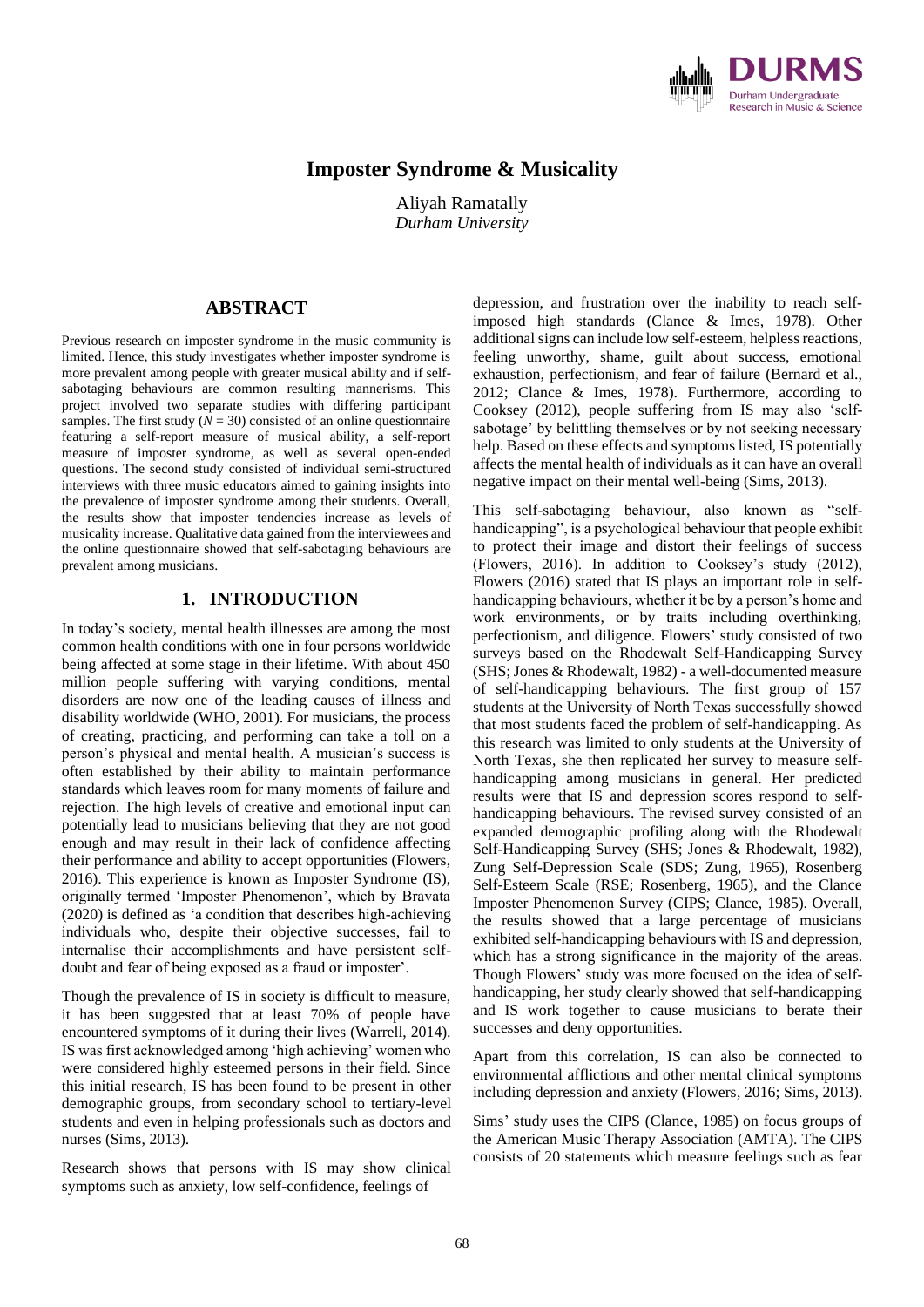of failure despite previous success and attribution to luck. The scoring system is shown in Table 1.

Table 1. Cut-off Scores in the CIPS

| Score      | Level of Imposter Tendencies        |  |
|------------|-------------------------------------|--|
| 40 or less | <b>Few Imposter Tendencies</b>      |  |
| 41-60      | Moderate Imposter Tendencies        |  |
| 61-80      | <b>Frequent Imposter Tendencies</b> |  |
| 80 or more | <b>Intense Imposter Tendencies</b>  |  |

Sims' (2013) results through the CIPS scale showed that the average score of participants fell in the range of frequent imposter tendencies with a score of 69.8. Although Sims' study was limited to the AMTA music therapy students, her study showed that imposter tendencies were prevalent among students in a music-related field. The following question then remains to be addressed: Does having musical attributes affect the intensity of a person's imposter tendencies?

Defining someone's level of musicality can be challenging due to the various outlooks on what it means to be 'musical'. According to Levitin (2012), "musical ability is popularly regarded to be innate: one either is or is not born with musical talent". Moreover, he states that musical ability goes beyond performance and composition, as there is a need for "an inclusive approach to capture as many musical behaviours as possible" in order to understand what it means to be musical. His suggestions are supported by Hallam and Prince (2003) who claim that "musical ability (includes) a wide range of perceptive activities such as listening, appreciating, and responding to music," and so any assessment of musicality must account for this since there can be instances where unexpected persons can exhibit high levels of musical competence. In this study, levels of musicality are measured using the Goldsmiths Musical Sophistication Index (Gold-MSI; Müllensiefen et al., 2014) since it is a comprehensive and nuanced questionnaire, which evaluates the participants' musical abilities.

There are two main aims of this study. The first aim is to explore IS as a prevailing problem that creates self-sabotaging behaviours among musicians. My hypothesis is that the intensity of imposter tendencies will increase as the level of musicality increases. This question is addressed in an online questionnaire. The second aim is to gain further exploratory insights into the prevalence of IS among music students and this is addressed via semi-structured interview sessions with music educators.

## **2. METHOD: QUESTIONNAIRE STUDY**

*Design.* This study consisted of an online questionnaire created with JISC Online Survey, featuring four sections: demographics, a measure of musical ability (Gold-MSI; Müllensiefen et al., 2014), a measure of IS (CIPS; Clance, 1985), and open-ended questions. Overall, the survey consisted of 40 questions.

*Participants.* Both non-musicians and musician students at Durham University participated, collecting a total of 30 participants, ranging from the ages of 19 to 25 (*M*=21.8, *SD*=1.4). The participants were recruited through university group chats and student mailing lists.

*Procedure.* Before participants began the experiment, they were asked to carefully read through the information sheet which provided information about the study. They were then asked to give their consent for taking part in the experiment. The questionnaire then proceeded to ask general questions on the participant's age and whether they believed they had musical attributes or not. Following this, the participants then answered a series of questions from the Gold-MSI to test their musical abilities. The participants then moved on to the next section which was based on the CIPS and measured their levels of imposter tendencies. Finally, the participants were asked a series of open-ended questions to which they were allowed to express their views more openly on the topic.

## **3. METHOD: INTERVIEW STUDY**

*Design.* Interviews were conducted via Zoom with three music educators with the aim of engaging in conversation about their awareness of IS, its symptoms, and effects, as well as its ability to cause self-sabotaging behaviours among their own students. These interviews were conducted to supplement the questionnaires distributed. All participants provided informed consent.

*Participants.* Three participants were recruited for this study: interviewee no.1 was from an American University, interviewee no. 2 from a Trinidadian University, and interviewee no. 3 from a British University. All interviewees' ages ranged from early 40s to late 50s and all have had experience teaching tertiary-level music students.

### **4. RESULTS: QUESTIONNAIRE STUDY**

The results for the surveys administered were analysed on Excel.

*GOLD-MSI.* Figure 1 shows the data collected indicated that a large percentage of participants scored an average/high level of musicality ( $M = 3.79$ ,  $SD = 1.03$ ). Participants were then divided into 3 groups according to their levels of musicality as indicated by the Gold-MSI scores (see Table 2).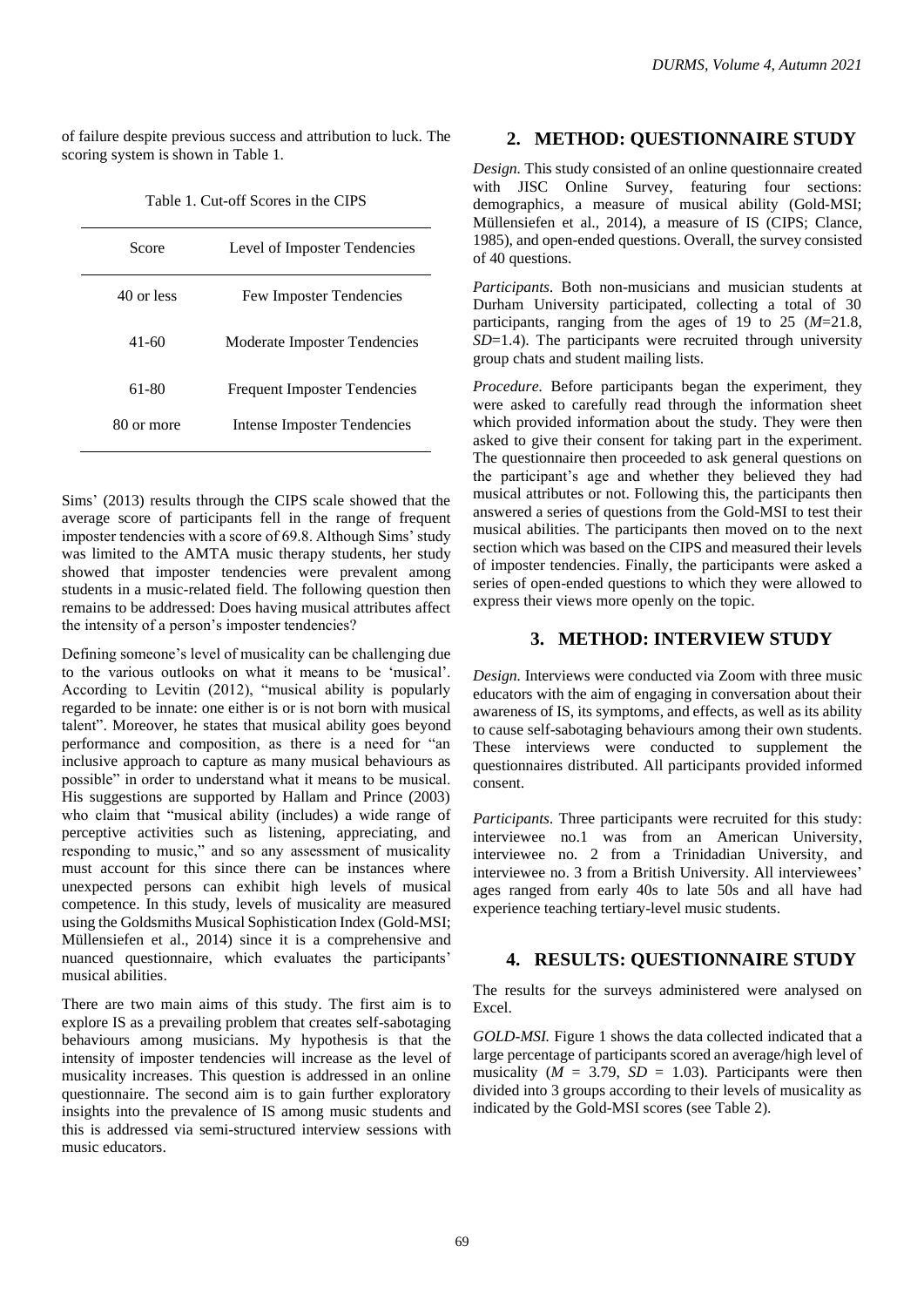

Figure 1. Gold-MSI scores showing average musicality scores per participant

| Table 2. Levels of Musicality |  |
|-------------------------------|--|
|-------------------------------|--|

| Label | Average<br>Total<br>Score | Level of<br>Musicality | No. of<br>Respondents |
|-------|---------------------------|------------------------|-----------------------|
| A     | $2 - 3$                   | Low                    | 2                     |
| B     | $3-4$                     | Moderate               | 15                    |
| C     | $4 - 5$                   | High                   | 13                    |
|       |                           |                        |                       |

*CIPS*. Individual scores from the CIPS are presented in Figure 2 with the average overall score to fall in the range of frequent imposter tendencies ( $M = 74.1$ ,  $SD = 11.7$ ; see also Table 1).



Figure 2. Imposter tendency scores of each participant

The imposter tendency scores of each participant were then correlated with the corresponding levels of musicality. As shown in Figure 3, the scatter plot graph illustrates the moderate positive correlation (*r=* 0.39) between the IS scores and the musicality levels of participants. In line with this correlation analysis, Figure 4 shows the means of the IS scores per each group of participants showing different musicality levels. Overall, these results show that imposter tendencies tend to increase as levels of musicality increase.



Figure 3. Correlation between imposter scores and musicality



Figure 4. Average imposter tendency scores per musicality groups

*Open-ended questions.* Overall, 76.6% of participants were aware of IS before taking this questionnaire, while 73.3% of them believed that they had experienced it before. 66.6% believe that IS was higher in musicians with the majority of participants reasoning that this was because music is a 'competitive subject' with musicians always 'being perceived and judged'. 63.3% of participants revealed that at some point of their life, they had passed up on opportunities due to feelings of self-doubt or not being good enough. 80% of participants believed that self-sabotaging of opportunities and success could have been a result of a person believing that they are a fraud, with many stating that low self-confidence can cause a person to be afraid of failure.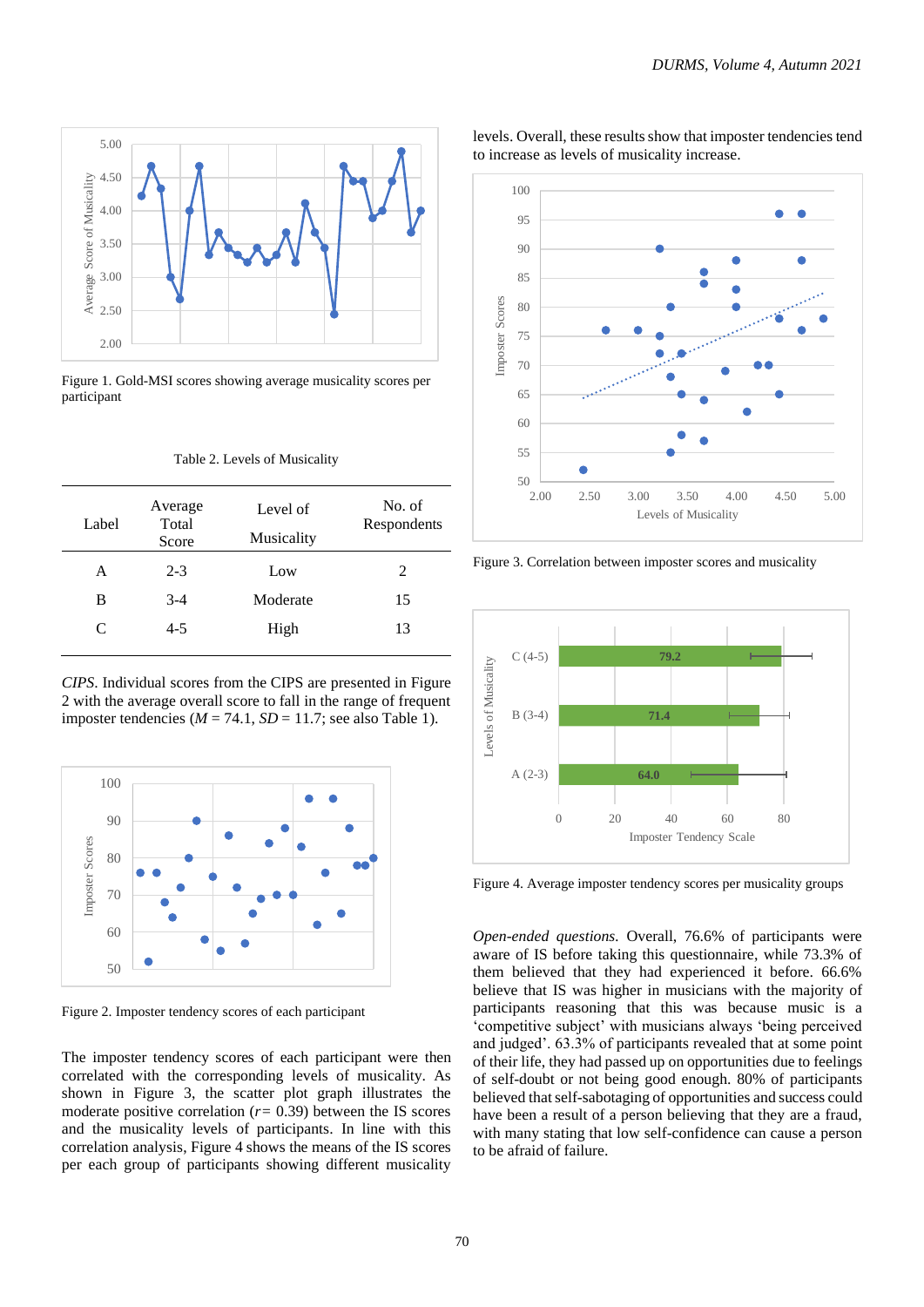## **5. RESULTS: INTERVIEW STUDY**

The interviews conducted provided additional insights into the views of music educators on IS awareness. All interviewees had over a decade of experience being involved in the music education system, however only interviewee no. 3 knew about IS beforehand. After stating a definition of IS, some common symptoms were listed to all three interviewees, and they were then asked if they could identify any among their students. After given a moment to think on it, all interviewees responded in the affirmative, with all similarly replying that they also noticed these traits among themselves. On their own accord, they all led the conversation to talking about their own experiences with IS.

*"I see these symptoms regularly in students… I must say that I would be worried if I didn't recognise some of them in my own students. We, as musicians are taught to be self-critical and aware, but sometimes we can be our own harshest critic"* (Interviewee no.1)

The first interviewee made an excellent point that some form of questioning is healthy for musicians and that this is something seen in all generations. However, he believes that the Millennial Age have coined a term for serious cases of selfdoubt.

The conversation was then directed towards a scenario:

*"If one of your students is noticeably struggling with any of these symptoms, how would you help them cope with it?"*

Interviewee no. 2 was confident in answering, as he stated that he always tried to create a welcoming and safe environment for his students, while interviewee no. 3 felt that the best way for us as a community to combat these mental challenges was to have conversations about them.

Finally, we discussed self-sabotaging behaviours and its relationship with IS. Both interviewees no. 1 and 2 similarly stated that arts in general is an emotionally and physically demanding field and through competition, performance and constant practicing, a lot of their own students are 'let down' if they cannot get something done right. All three interviewees agreed that mental challenges, such as anxiety, depression and IS are particularly prevalent among musicians and that the best way to start helping others is through education and communication.

### **6. GENERAL DISCUSSION**

The results of the survey supported the main hypothesis presented, while agreeing with the previous literature. The overall average imposter scores of Durham University students were of frequent imposter tendencies, which aligns similarly with Sims (2013), who focused her study on participants of tertiary-level education. However, this study is set apart from previous research by including an assembly of both nonmusician and musician students. By using the Gold-MSI (Müllensiefen et al., 2014) to calculate each participant's levels of musical sophistication regardless of whether they considered themselves to be musicians or not, this study was able to add to previous research by providing proof that musicality as a global concept has an important role to play in the levels of IS tendencies. The study was able to demonstrate a moderate positive correlation (*r=* 0.39) between the IS scores and levels of musicality of participants, providing evidence that as levels of musicality increase, the intensity of imposter tendency scores also increases.

There are still some limitations presented in the survey distributed for this study since it was limited to a small sample group of participants (*N*=30) who were only students at Durham University. As a result of the small number of participants, it was found that persons with the lowest level of musicality (Group A) were only two respondents compared to the moderate and high levels of musicality (Group B and C). Additionally, some other demographics should have been considered, for example including sex and gender profiling, as well as considering background questions on their family union and if appropriate, whether they considered themselves to have been brought up in upper, middle, or lower-class homes. Nevertheless, the hypothesis which stated that IS tendencies are more intense among persons with high levels of musicality was successfully supported in this study.

Similar to Flowers (2016), the present study through openended questions in the online survey, showed that 80% of participants believed that self-sabotaging of opportunities and success could be a result of a person believing that they are incompetent and are a fraud. Additionally, in the survey 63.3% of participants claimed that they faced many missed opportunities due to self-doubt, which mirrors the research findings of Flowers (2016). As her study was primarily centred on self-handicapping, her results were more in-depth and objective as she used the Rhodewalt Self-Handicapping Survey (Jones & Rhodewalt, 1982) in comparison to this study, which mainly allowed participants to express their thoughts and opinions on self-handicapping's relationships with IS through open-ended questions.

Through discussions in the interviews with music educators, both interviewee no.1 and 2 similarly stated that fields such as music and the arts are particularly emotionally and physically demanding:

*"When someone is highly critical and full of self-doubt, they really begin to undermine their abilities. I know some students who dropped opportunities due to fear of failure, and some who after a performance harshly put down themselves for the littlest and unnoticeable mistakes"* (Interviewee No. 2)

*"As a teacher you want to create a delicate balance. You want your students to be self-critical, but not to a point where it damages them."* (Interviewee No. 1)

In conversing with these music educators, this study enabled the establishment of the connection of self-handicapping to IS symptoms, which clearly supports Flowers' previous research. Hence, the initial aim of this study which investigates IS as a prevailing problem that creates self-sabotaging behaviours among musicians, has been strongly reinforced not only by previous research, but by the open-ended questions in the survey as well by music educators.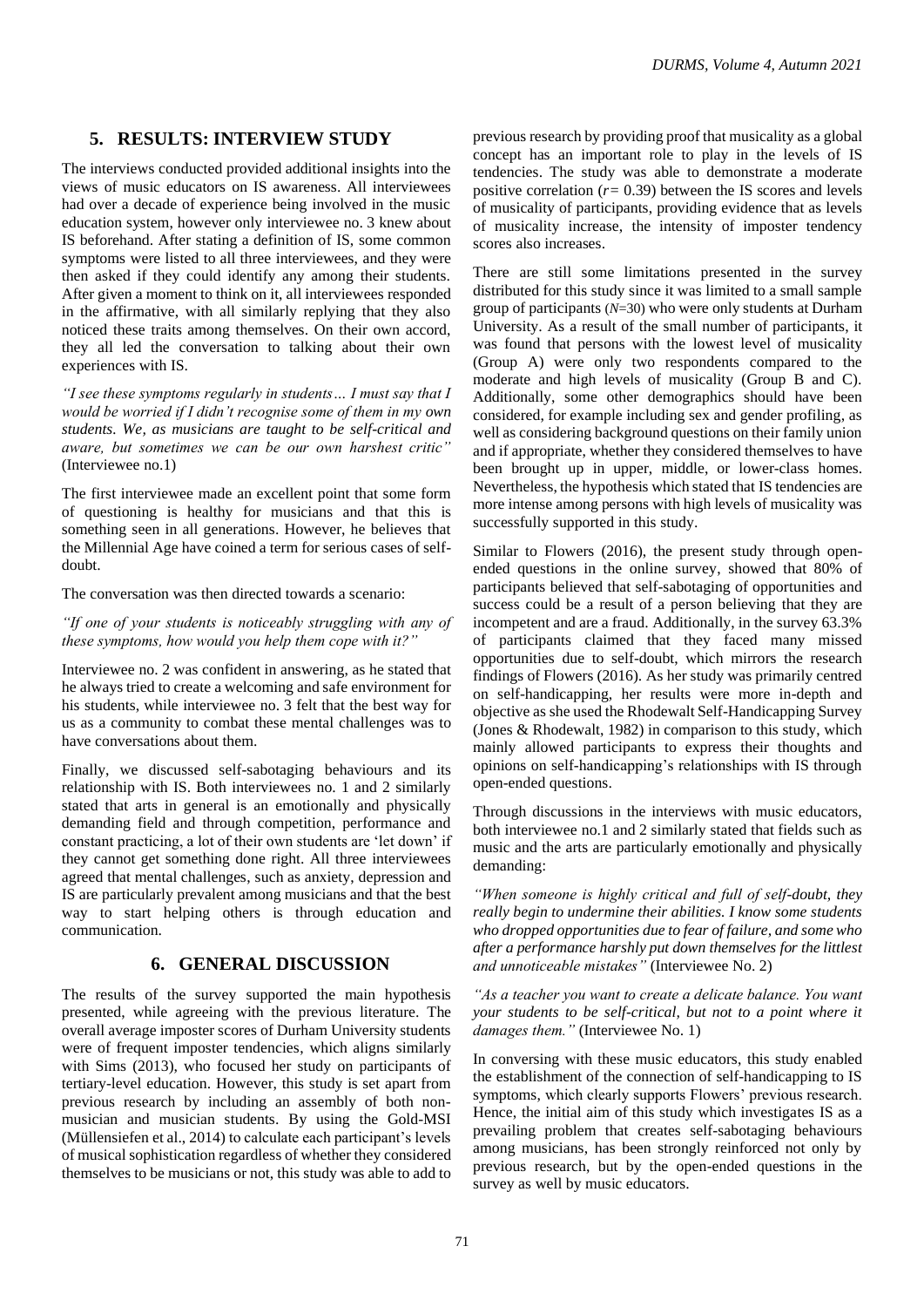Another important part of this research was to gain insight on techniques and strategies that can be implemented to help students who are facing mental challenges such as anxiety, depression, and IS. Interviewee no. 3 felt that the best way for us as a community to tackle mental challenges is to have conversations about them:

*"It is too common that musicians, students and people in general are afraid to talk about these topics. I think if we start openly talking about these issues people who are struggling will be more aware of how to cope with it and know they are not alone!"*

Additionally, interviewee No. 2 believed that creating a safe and welcoming environment for his students reaped many benefits:

*"Oftentimes when a student makes a mistake when performing, I praise them. It is important for my students to understand that it is okay to make mistakes. This is my attempt of eliminating perfectionism."*

It is important to recognise that the results from the interview study with music educators remain preliminary given that the sample group was small and did not allow for stable conclusions to be drawn. Furthermore, in the open-ended questions, most respondents stated that the best way to combat IS was to simply 'learn to love yourself' and to 'stop overthinking' since 'everyone is flawed and with that knowledge people should recognise that it is okay to fail or not to do your best.' One participant who believed that IS affected their life stated that 'I recognise that I am not alone, so I try to work proactively to improve myself.'

There are many directions in which this study can undergo in the future. Interviewee no. 1 made an excellent point that IS might also be more prevalent in minorities and so there should be more focus on eliminating inequities. Certain key factors such as a gender, sex, race, ethnicity, as well as different family and financial backgrounds, will be important variables to research in the future. This research project is a good step forward into the exploration of IS and how it is a prominently occurring phenomenon within the music community. Mental health illnesses and challenges need to be prioritised among musicians as the level of emotion and creativity required for optimum performance in the field can be exhausting. Measures need to be put in place to ensure that conversations about mental health are stimulated in the community, as well as to prioritise it within the music education system more effectively.

#### REFERENCES

- Bernard, N.S., Dollinger, S.J., & Ramaniah, N.V. (2002). Applying the big five personality factors to the impostor phenomenon. *Journal of Personality Assessment, 78*(2), 321-333.
- Bravata, D.M., Madhusudhan, D.K., Boroff, M., Cokley, K.O. (2020). Commentary: Prevalence, Predictors, and Treatment of Imposter Syndrome: A Systematic Review. *J Ment Health Clin Psychol*, *4*(3): 12-16*.*
- Clance, P.R., & Imes, S.A. (1978). The imposter phenomenon in high achieving women: Dynamics and therapeutic intervention. *Psychotherapy: Theory, Research & Practice, 15*(3), 241-247.
- Clance, P. R. (1985). *The impostor phenomenon: Overcoming the fear that haunts your success*. Atlanta, GA: Peachtree Publishers.
- Cooksey, K. (2012). Imposter: Understanding, Discussing, and Overcoming Imposter Syndrome. *University of Hawaii at Hilo. American Astronomical Society: Spectrum,* 1,14-15.
- Flowers, M.C. (2016). *Confronting the Enemy Within: An In-Depth Study on Psychological Self-Handicapping Among Collegiate Musicians.* University of North Texas.
- Hallam, S., & Prince, V. (2003). Conceptions of musical ability. *Research Studies in Music Education, 20*, 2-22.
- Hallam, S. (2010). 21st Century conceptions of musical ability. *Psychology of Music, 38*, 308-330.
- Kananifar, N., Seghatoleslam, T., Atashpour, S.H., et al. (2015). The Relationship between Imposter Phenomenon and Mental Health in Isfahan University Students. *International Medical Journal*, *22*(3), 144-146.
- Levitin, D.J. (2012). What does it mean to be musical? *Neuron, 73*, 633-637.
- Müllensiefen, D., Gingras, B., Musil, L.., Stewart,L. (2014). The Musicality of Non-Musicians: An Index for Assessing Musical Sophistication in the General Population. PLOS ONE 9(2): e89642.
- Sims, J.D. (2013). *The Phenomenological Examination of Imposter Phenomenon in Music Therapy Students*. B.M.E: University of Oklahoma.
- World Health Organisation, World Health Report 2001: Mental Disorder affect one in four people, [https://www.who.int/news/item/28-09-2001-the-world-health](https://www.who.int/news/item/28-09-2001-the-world-health-report-2001-mental-disorders-affect-one-in-four-people)[report-2001-mental-disorders-affect-one-in-four-people.](https://www.who.int/news/item/28-09-2001-the-world-health-report-2001-mental-disorders-affect-one-in-four-people)
- Warrell, M. (2014). Afraid of being 'found out?" How to overcome impostor syndrome. *Forbes Magazine*. Retrieved from http://www.forbes.com/sites/margiewarrell/2014/04/03/impostorsyndrome/#1edbe2e7eb9d.

#### APPENDIX A- QUESTIONNAIRE

#### GENERAL INFORMATION

How old are you? \_\_\_\_\_\_\_\_\_\_\_\_\_

What title best describes you

- o Non-Musician
- o Music loving non-musician
- o Amateur musician

o Serious Amateur musician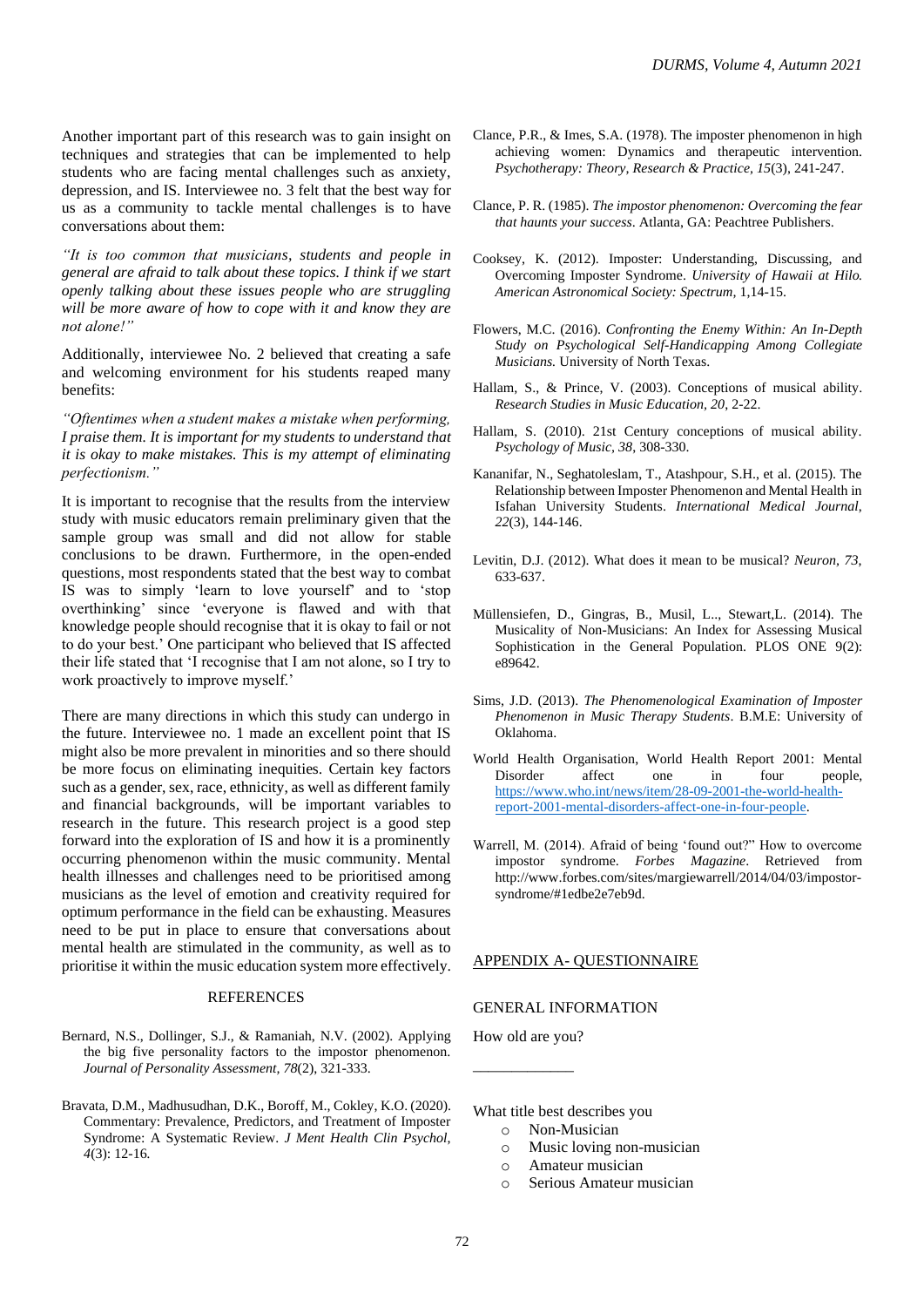- o Semi-professional musician
- o Professional musician

Do you play an instrument? If so what instrument?

#### SECTION ONE: MUSICAL ABILITY (GOLD-MSI)

I spend a lot of my free time doing music-related activities.

1. Strongly Disagree

\_\_\_\_\_\_\_\_\_\_\_\_\_\_\_\_\_\_\_\_\_\_

- 2. Disagree
- 3. Neutral
- 4. Agree
- 5. Strongly Agree

Music is kind of an addiction for me- I couldn't live without it.

- 1. Strongly Disagree
- 2. Disagree
- 3. Neutral
- 4. Agree
- 5. Strongly Agree

I listen attentively to music for \_\_\_ per day.

- 1. 0-15 mins
- 2. 15-30 mins
- 3. 30-60 mins
- 4. 1-2 hrs
- 5. 2hrs or more

I keep track of new music that I come across (e.g., new artists or recordings).

- 1. Strongly Disagree
- 2. Disagree
- 3. Neutral
- 4. Agree
- 5. Strongly Agree

I often pick certain music to motivate or excite me.

- 1. Strongly Disagree
- 2. Disagree
- 3. Neutral
- 4. Agree
- 5. Strongly Agree

I can play \_\_\_\_\_ musical instruments

- 1. 0
- 2. 1
- 3. 2
- 4. 3
- 5. 4 or more

I have had formal training in musical theory for years. 1. 0

- 2. 1
- 3. 2 4. 3
- 
- 5. 4 or more

I usually know where I'm hearing a song for the first time.

- 1. Strongly Disagree
- 2. Disagree
- 3. Neutral
- 4. Agree
- 5. Strongly Agree

When I hear a piece of music, I can usually identify its genre.

- 1. Strongly Disagree
- 2. Disagree
- 3. Neutral
- 4. Agree
- 5. Strongly Agree

### SECTION TWO: IDENTIFYING IMPOSTER SYNDROME BEHAVIOUR (CIPS)

(5-point Likert Scale: 1- Strongly disagree, 2-Disagree, 3- Neutral, 4- Agree, 5- Strongly Agree)

1. I have often succeeded on a test or task even though I was afraid that I would not do well before I undertook the task.

2. I can give the impression that I'm more competent than I really am.

3. I avoid evaluations if possible and have a dread of others evaluating me.

4. When people praise me for something I've accomplished, I'm afraid I won't be able to live up to their expectations of me in the future.

5. I sometimes think I obtained my present position or gained my present success because I happened to be in the right place at the right time or knew the right people.

6. I'm afraid people important to me may find out that I'm not as capable as they think I am.

7. I tend to remember the incidents in which I have not done my best more than those times I have done my best.

8. I rarely do a project or task as well as I'd like to do it.

9. Sometimes I feel or believe that my success in my life or in my job has been the result of some kind of error.